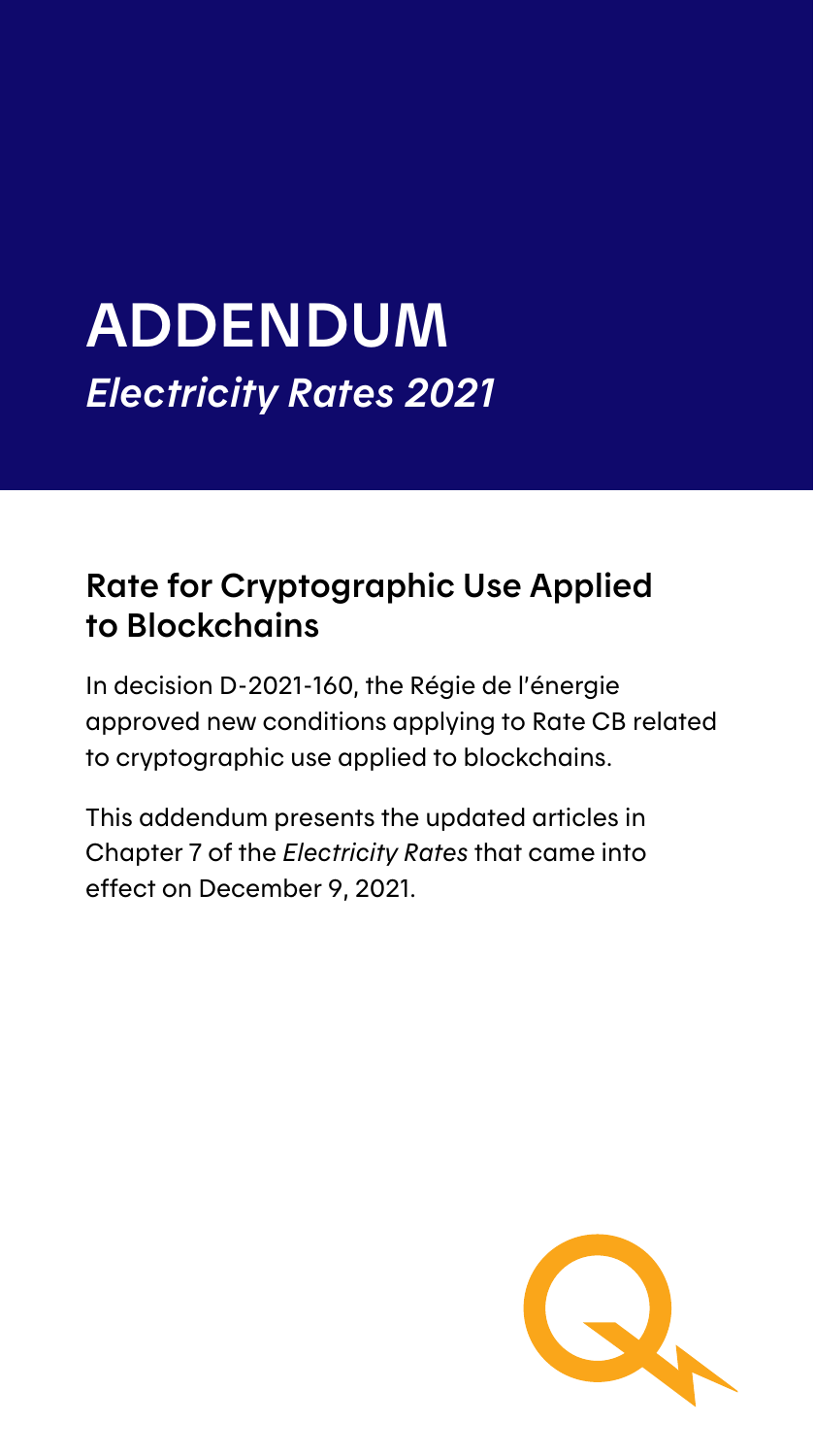# **CHAPTER 7**<br>RATE FOR CRYPTOGRAPHIC USE

APPLIED TO BLOCKCHAINS

SECTION 1 RATE CB

Subsection 1.1 – Hydro-Québec Customers

#### Application 7.1

Rate CB applies to an annual contract under which electricity is delivered, in whole or in part, for cryptographic use applied to blockchains and where the installed capacity dedicated to this use is at least 50 kilowatts.

More specifically, it applies to service contracts for cryptographic use for mining or to maintain a cryptocurrency system in return for compensation.

The person responsible for a Rate CB contract may not benefit from the rates or options described in sections 6 to 9 of Chapter 4 and sections 1 to 7 of Chapter 6.

The customer must not be served by an off-grid system.

#### Definitions 7.2

In this section, the following definitions apply:

*"authorized consumption"*: A value, expressed in kilowatthours, corresponding to the consumption associated with the authorized demand during a consumption period.

*"authorized demand"*: A value, expressed in kilowatts, corresponding to either:

- a) the maximum power demand recorded between the beginning of the consumption period that includes January 1, 2018, and the end of the consumption period that includes June 7, 2018; or
- b) the available power for cryptographic use applied to blockchains at the connection point that was confirmed to the customer in writing by Hydro-Québec and agreed to in writing by the customer prior to June 7, 2018. To avail itself of all or part of this capacity, the customer must submit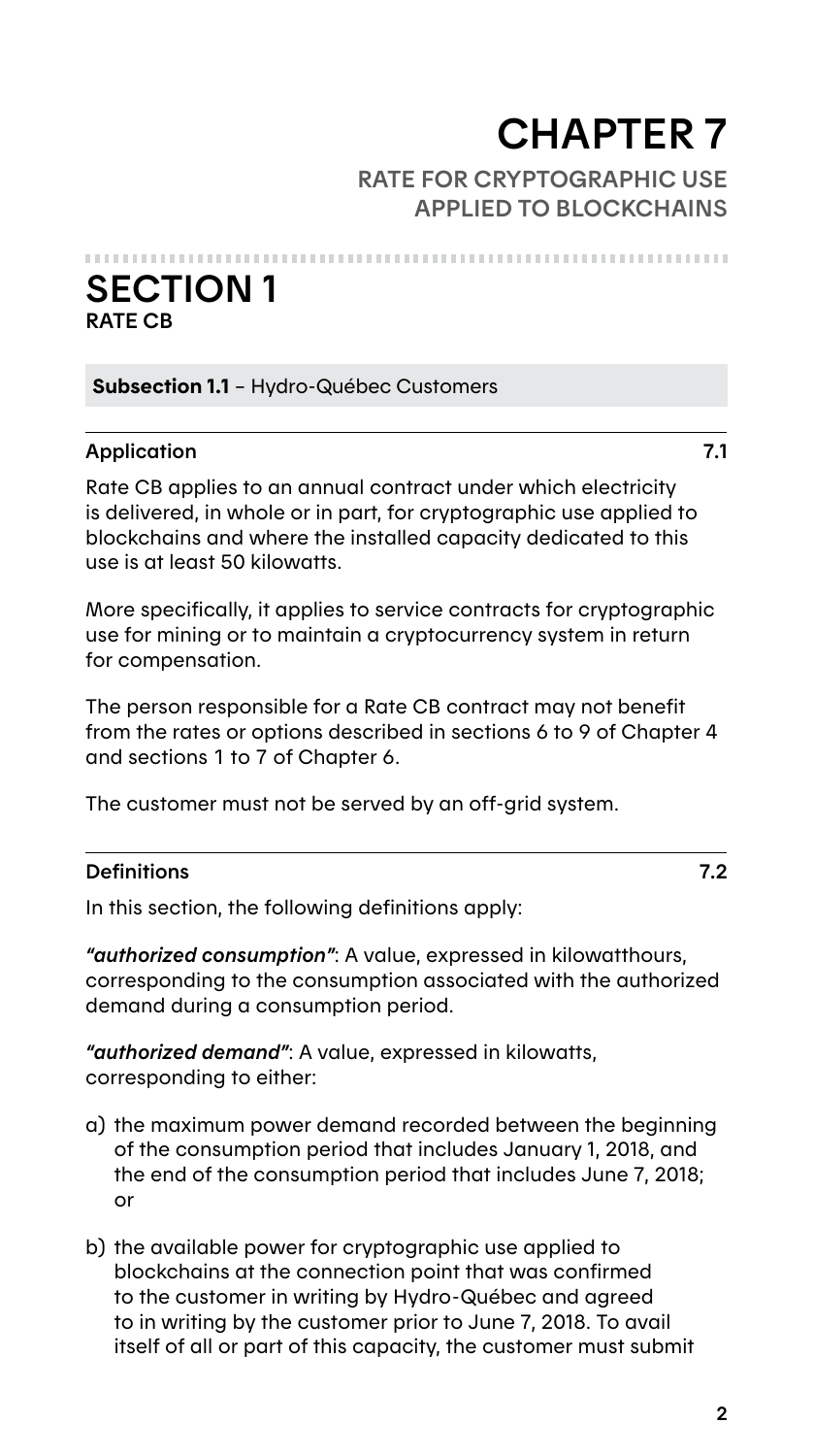at least one connection request by March 3, 2022, as provided for in Hydro-Québec's *Conditions of Service*. After this date, any power demand that is not included in a connection request is no longer considered to be authorized demand and the associated energy consumed by the customer is billed at the price of energy for consumption above or other than authorized consumption; or

- c) the installed capacity covered by a connection agreement signed with Hydro-Québec by a customer selected through a request for proposals; or
- d) the installed capacity officially allocated under the process for allocating the balance of the dedicated block, in accordance with Hydro-Québec's *Conditions of Service*.

*"blockchain"*: A distributed and secure database, in its current and future versions, in which successive transactions between users are recorded in chronological order in the form of interlinked blocks going back to the first block in the chain.

*"cryptographic use applied to blockchains"*: The use of electricity for the purpose of operating computer equipment dedicated to cryptographic calculations which serve, in particular, to validate successive transactions made by users of a blockchain.

*"curtailment period"*: A period during which the customer's real power demand may not exceed 5% of the highest value recorded during a consumption period included in the 12 consecutive monthly periods ending at the end of the consumption period in question.

*"mining"*: Operation based on a validation mechanism to add blocks of transactions to a cryptocurrency system, in exchange for miner fees.

#### Structure of medium-power Rate CB 7.3

The structure of monthly Rate CB for a medium-power annual contract, that is, a contract with a minimum billing demand of less than 5,000 kilowatts, is as follows:

\$14.770 per kilowatt of billing demand,

plus

5.095¢ per kilowatthour for the first 210,000 kilowatthours of authorized consumption, and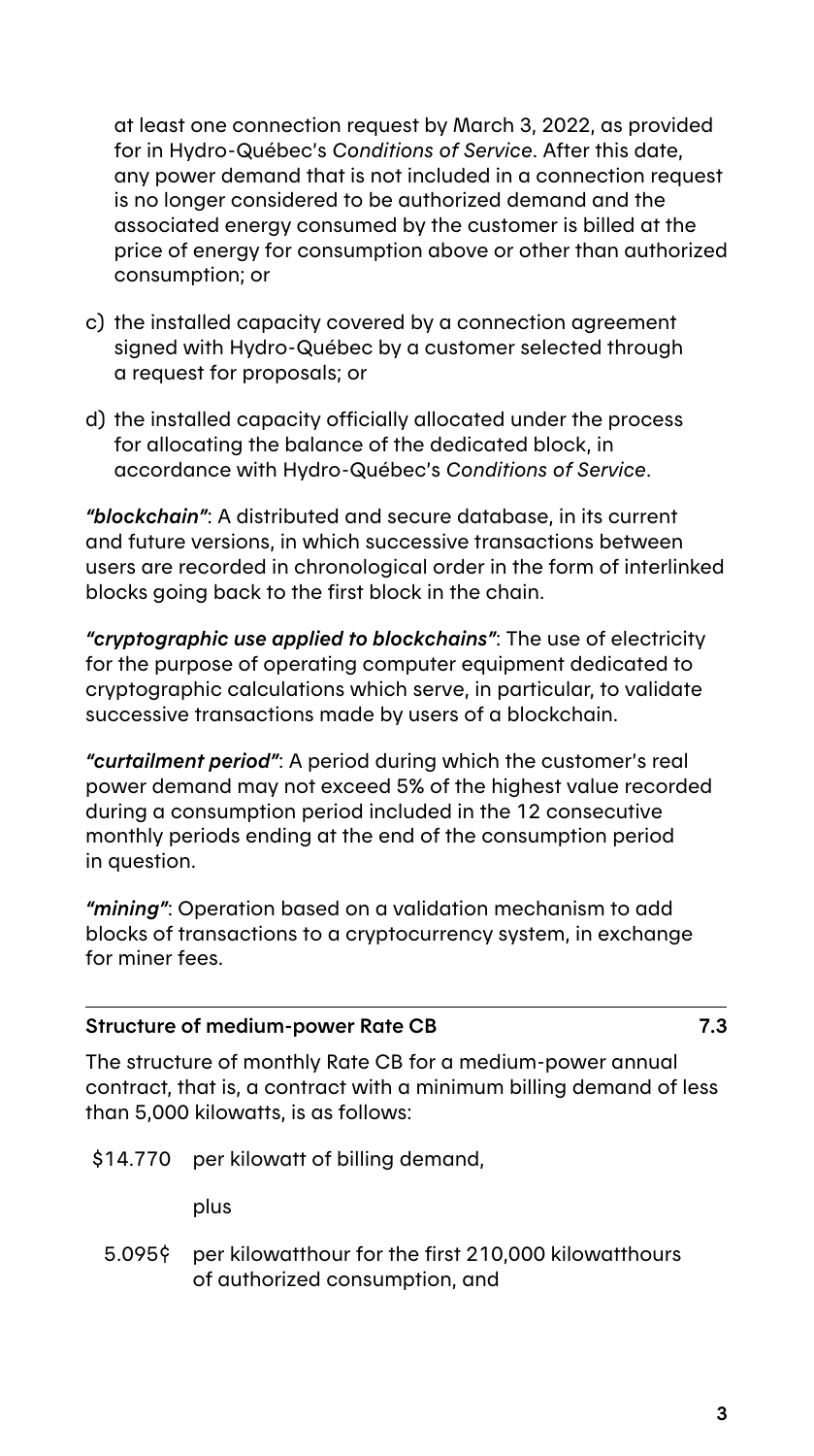3.778¢ per kilowatthour for the remaining authorized consumption,

plus

15.195¢ per kilowatthour for any consumption above or other than the authorized consumption.

The minimum monthly bill is \$12.490 when single-phase electricity is delivered or \$37.471 when three-phase electricity is delivered.

If applicable, the credit for supply at medium or high voltage and the adjustment for transformation losses, as described in articles 11.2 and 11.4, apply.

#### Structure of large-power Rate CB 7.4

The structure of monthly Rate CB for a large-power annual contract, that is, a contract with a minimum billing demand of 5,000 kilowatts or more, is as follows:

\$13.432 per kilowatt of billing demand,

plus

3.505¢ per kilowatthour for authorized consumption,

plus

15.195¢ per kilowatthour for any consumption above or other than the authorized consumption.

If applicable, the credit for supply at medium or high voltage and the adjustment for transformation losses, as described in articles 11.2 and 11.4, apply.

#### Billing demand 7.5

The billing demand at Rate CB is equal to the maximum power demand during the consumption period in question, but is never less than the minimum billing demand as described in Article 7.7.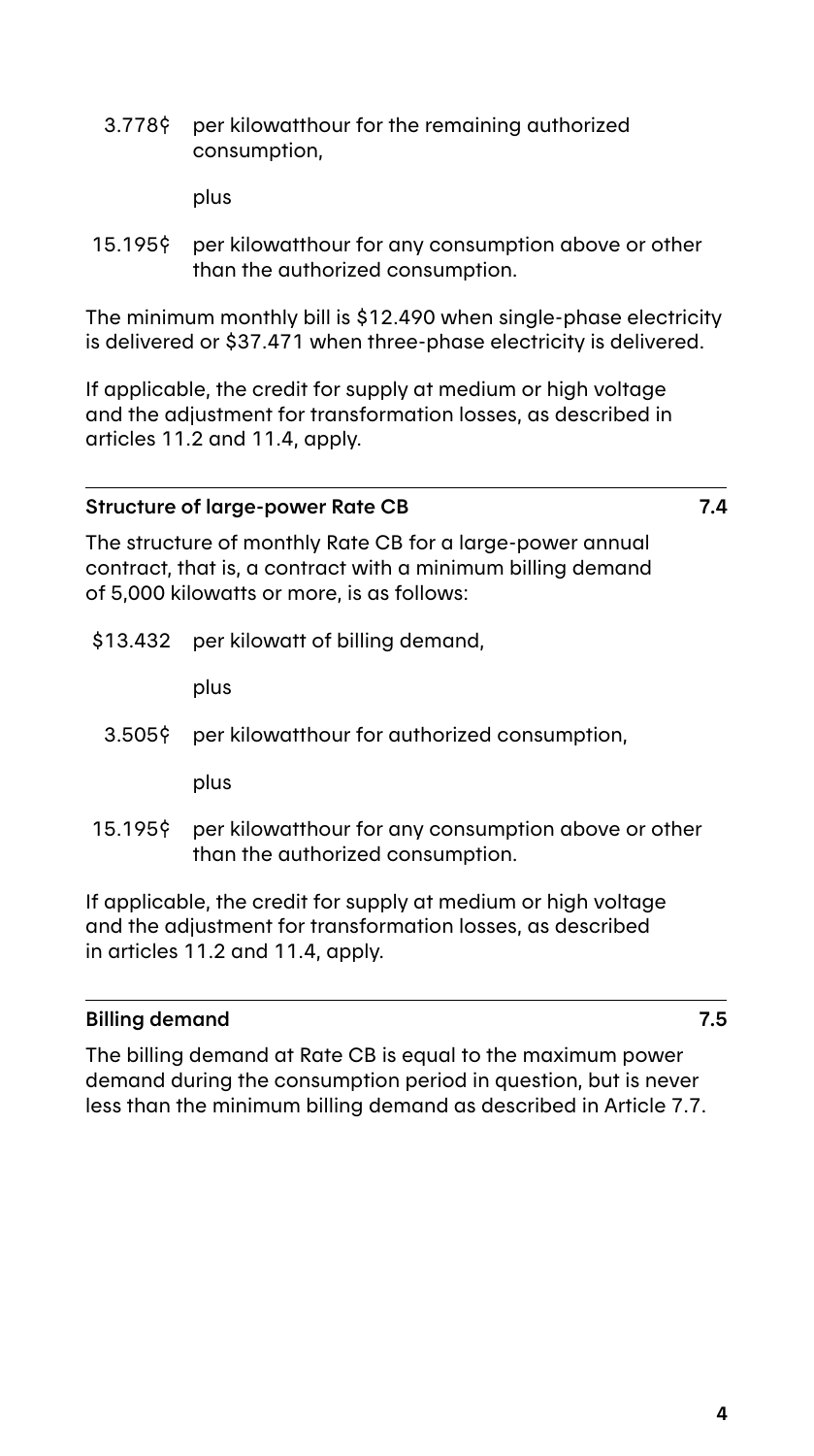#### Condition related to the power factor for power demand less than 5,000 kilowatts under a large-power contract

If, during a consumption period, the maximum power demand exceeds the highest real power demand, which is less than 5,000 kilowatts, Hydro-Québec applies the demand charge to the difference between:

- a) the maximum power demand up to 5,000 kilowatts; and
- b) the highest real power demand.

If applicable, the credit for supply at medium or high voltage and the adjustment for transformation losses, as described in articles 11.2 and 11.4, apply.

#### Minimum billing demand 7.7

Depending on whether the contract is a medium-power or large-power contract, the minimum billing demand for any given consumption period is equal to 65% or 75%, respectively, of the maximum power demand during a consumption period that falls wholly within the winter period included in the 12 consecutive monthly periods ending at the end of the consumption period in question. For a large-power contract, this value cannot be less than 5,000 kilowatts.

When the minimum billing demand reaches 5,000 kilowatts or more, the contract ceases to be eligible for medium-power Rate CB and becomes subject to large-power Rate CB.

Large-power Rate CB applies as of the beginning of the consumption period during which the minimum billing demand reaches 5,000 kilowatts or more.

When a customer terminates an annual contract and signs another for the delivery of electricity at the same location and for similar purposes within the following 12 consecutive monthly periods, these two contracts are considered to be a single contract for calculation of the minimum billing demand.

For a change to medium-power or large-power Rate CB from Rate G, Rate M, Rate G9, Rate LG or a domestic rate, the minimum billing demand is determined as specified in this article.

#### Minimum billing demand of less than 5,000 kilowatts 7.8

The person responsible for a large-power Rate CB contract may opt for medium-power Rate CB at any time by submitting a written request to Hydro-Québec. The rate change takes effect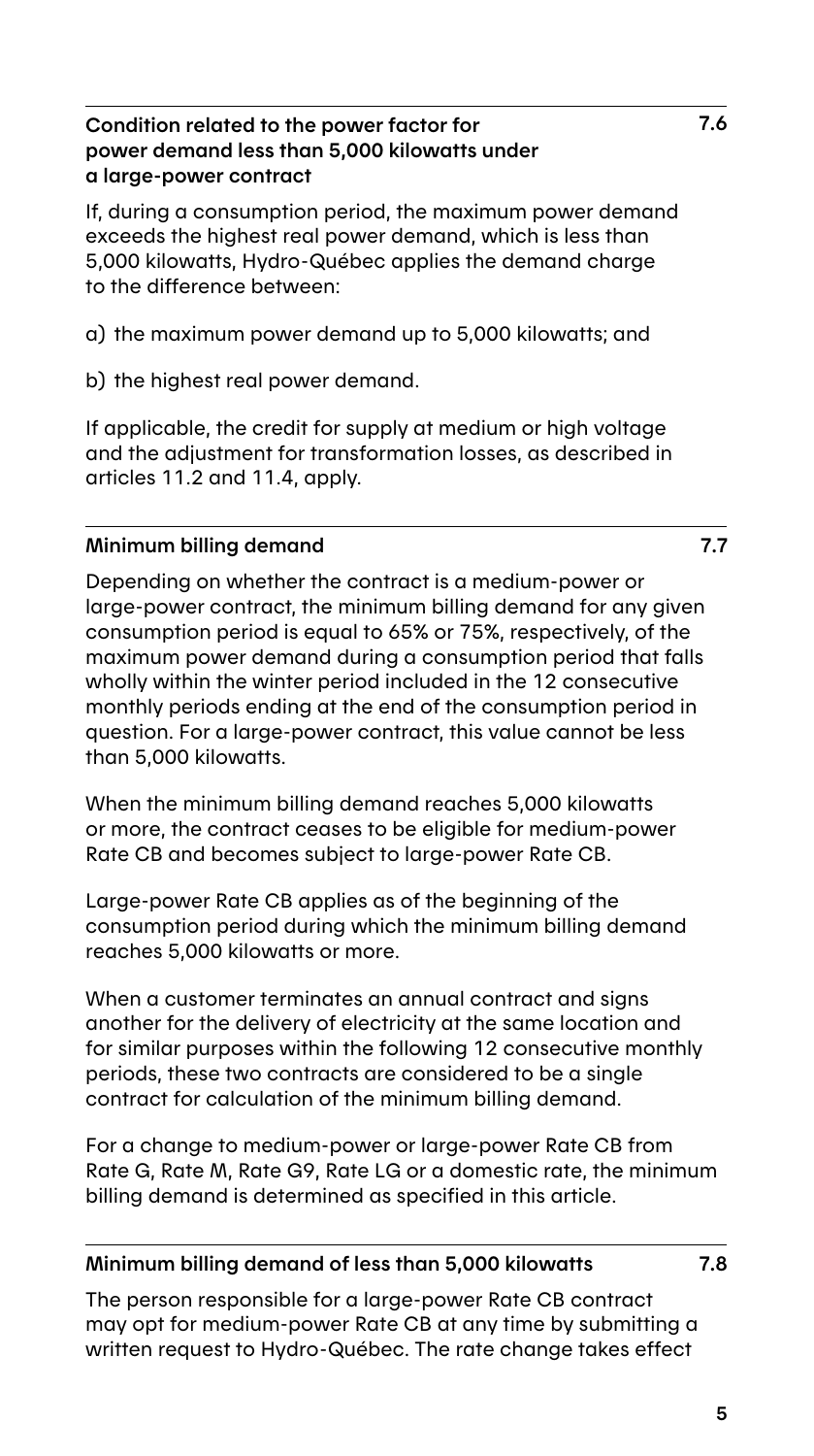either at the beginning of the consumption period during which Hydro-Québec receives the written request, at any date and time during that consumption period or at the beginning of the previous consumption period, at the customer's discretion.

#### Conditions applicable to non-firm service 7.9

For customers with a connection agreement who were selected through a request for proposals or whose installed capacity was officially allocated under the process for allocating the balance of the dedicated block, in accordance with the *Conditions of Service*, Hydro-Québec may curtail the real power demand under the contract to 5% of the highest value recorded during a consumption period included in the 12 consecutive monthly periods ending at the end of the consumption period in question. It may do so for a maximum of 300 hours per rate year, that is, from April 1 of one calendar year through March 31, inclusive, of the next year, upon 2 hours' notice prior to the start of any curtailment period.

For customers with a connection agreement with Hydro-Québec who were not selected through a request for proposals or whose installed capacity was not officially allocated under the process for allocating the balance of the dedicated block, in accordance with Hydro-Québec's *Conditions of Service*, the number of hours that are subject to curtailment is established as follows:

- a) For the rate year from April 1, 2021, to March 31, 2022, Hydro-Québec may curtail the real power demand under the contract according to the conditions provided for in the first subparagraph of this article for a maximum of 100 hours;
- b) For the rate year from April 1, 2022, to March 31, 2023, Hydro-Québec may curtail the real power demand under the contract according to the conditions provided for in the first subparagraph of this article for a maximum of 200 hours;
- c) Beginning with the rate year starting on April 1, 2023, Hydro-Québec may curtail the real power demand under the contract according to the conditions provided for in the first subparagraph of this article for a maximum of 300 hours.

Electricity consumed above the 5% limit during this period will be billed at 50.650¢ per kilowatthour.

#### Notice of curtailment 7.10

Hydro-Québec will notify the representative(s) designated by the customer, by telephone, email, or by any other means agreed upon with the customer of the start and end date and time of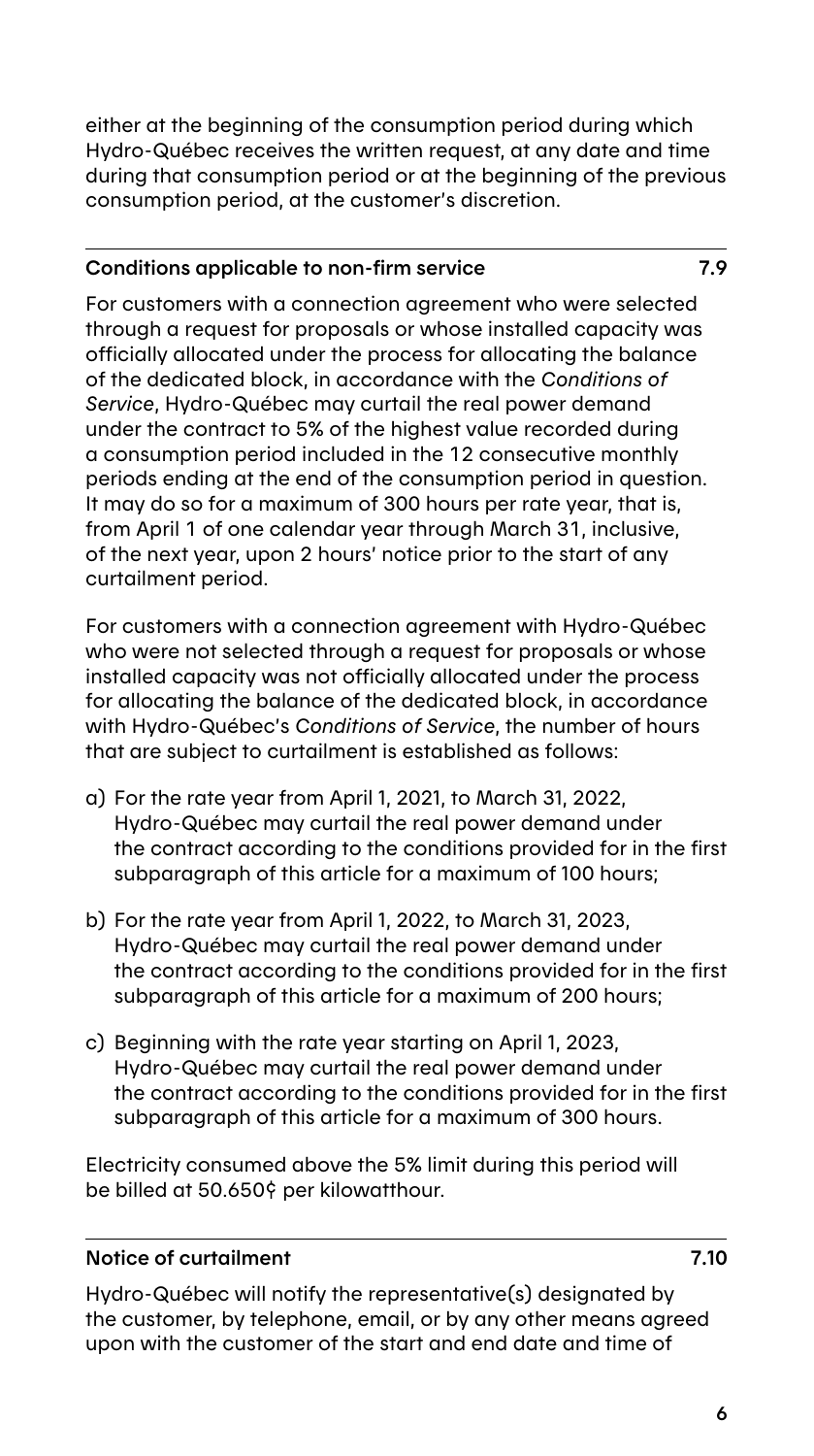any curtailment period. If no representative can be reached, the customer is deemed to have refused to curtail power during that curtailment period.

Subsection 1.2 – Customers of a Municipal System

#### Application 7.11

This subsection applies to a municipal system that applies Rate CB set forth in Subsection 1.1 to one or more medium- or large-power contracts, with the adaptations set out in the following articles.

#### Terms and conditions of application 7.12

The terms and conditions described in Subsection 1.1 of this chapter apply, with the following adjustments:

- a) The authorized demand, expressed in kilowatts, corresponds to either:
	- i. the installed load already in place for cryptographic use applied to blockchains for all existing contracts between a municipal system and its customers prior to June 7, 2018; or
	- ii. the available power for cryptographic use applied to blockchains at the connection point of the municipal system was confirmed in writing by the municipal system and agreed to in writing by the customer prior to June 7, 2018; or
	- iii. the installed capacity covered by a written agreement signed by the municipal system and a customer selected following the awarding of a certain amount of power demand authorized by the Régie de l'énergie.
- b) The municipal system must send Hydro-Québec a copy of any agreement it has signed with a customer selected following the awarding of a certain amount of power demand authorized by the Régie de l'énergie regarding any installed capacity for cryptographic use applied to blockchains. Hydro-Quebec must preserve the confidentiality of any agreement transmitted to it in this way.
- c) The municipal system must disclose to Hydro-Québec any installed capacity for cryptographic use applied to blockchains other than that provided for in subparagraph b) of this article.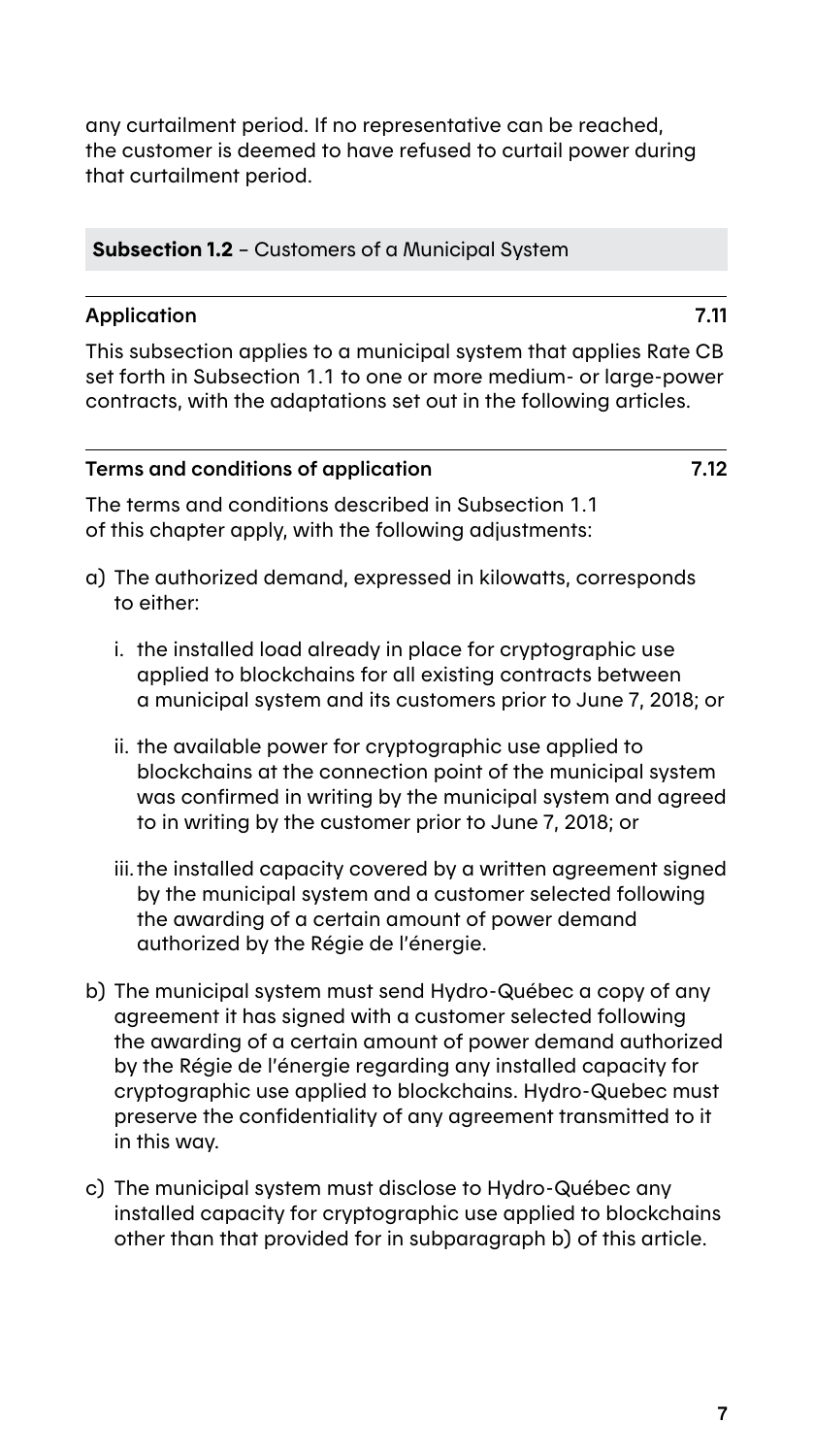#### Conditions applicable to non-firm service 7.13

In the case of a municipal system's customers who meet one of the characteristics set out in Section 7.12, service at Rate CB is provided as a non-firm service. The municipal system, subject to the conditions provided below, decides how to apply the curtailment means at its disposal.

Hydro-Québec and a municipal system that supplies electricity to one or more Rate CB customers must conclude an agreement that defines the curtailment conditions applicable for a maximum of 100 hours per winter period, that is, from December 1 of one calendar year through March 31, inclusive, of the next year, at Hydro Québec's request, for a power demand corresponding to the total load for cryptographic use applied to blockchains supplied by the municipal system. For these 100 hours, Hydro-Quebec may ask a municipal system to curtail the real power demand of its Rate CB customers to a maximum of 5% of the highest value recorded during a consumption period included in the 12 consecutive monthly periods ending at the end of the consumption period in question. The municipal system can, at its discretion, apply the curtailment means to any load on its system, not specifically to load for cryptographic use applied to blockchains.

The total load for cryptographic use supplied by a municipal system subject to one or more curtailment periods is not eligible for compensation by Hydro-Québec and no penalty will be claimed by Hydro-Québec should a municipal system fail to respect a curtailment period.

If, in accordance with the terms and conditions of an agreement between Hydro-Québec and a municipal system, this agreement is terminated further to the failure of the municipal system to respect any of its obligations related to non-firm service conditions set out in the second paragraph of this article, the number of curtailment hours for the municipal system is fixed at 300 for the winter period. Hydro-Québec and the municipal system will then together decide on the measures required to reduce the power demand of CB customers. The municipal system will be able to conclude a new agreement with Hydro-Québec that provides for a curtailment period of 100 hours per winter, on condition that it is able to demonstrate, to Hydro-Québec's satisfaction, that it is capable of respecting its obligations related to non-firm service conditions set out in the second paragraph of this article.

#### Notice of curtailment 7.14

Hydro-Québec advises the representative(s) designated by the municipal system, following the conditions included in the agreement provided in article 7.13, by telephone, email,